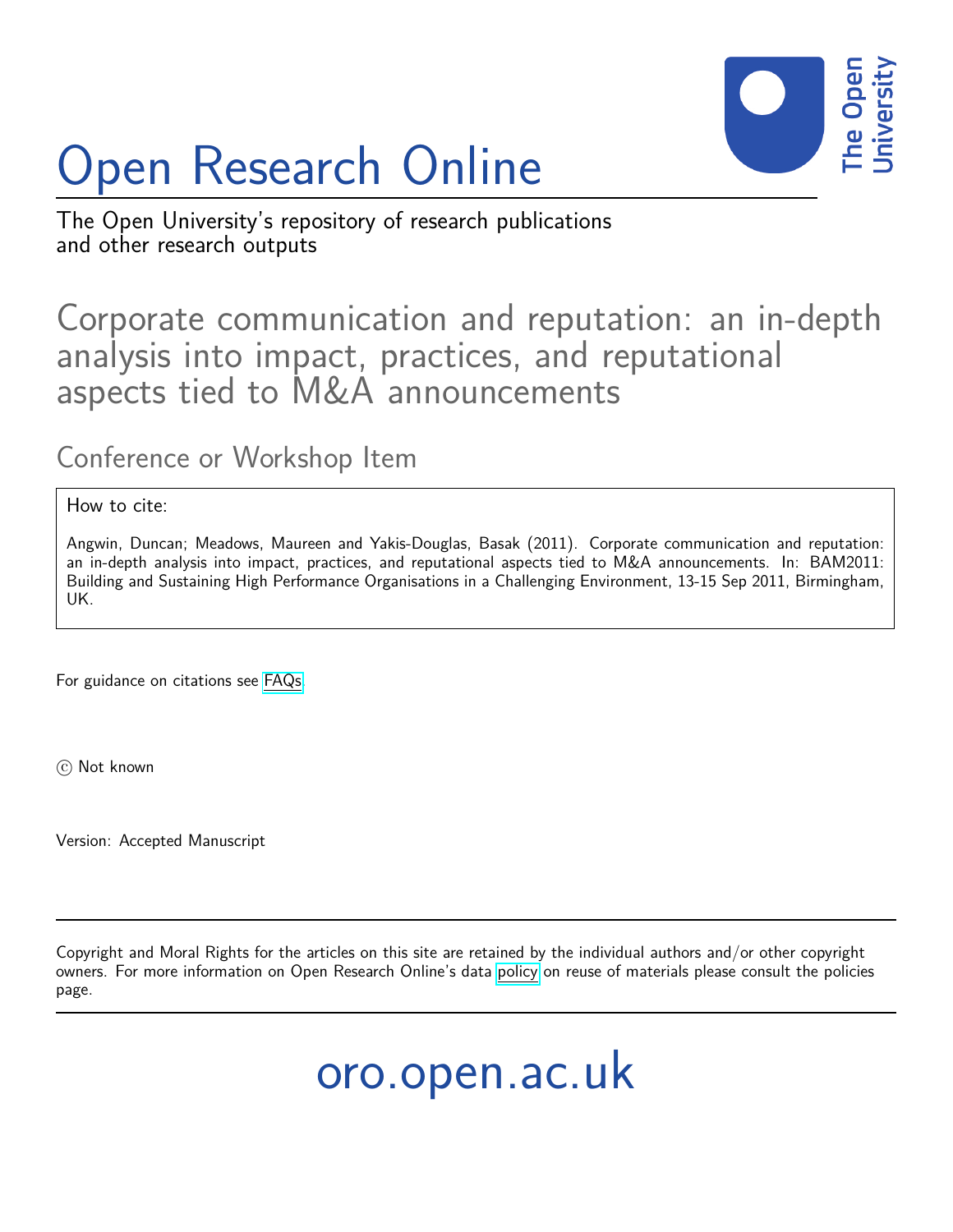# **Corporate communication and reputation:**

# **An in-depth analysis into impact, practices, and reputational aspects tied to M&A announcements**

**Duncan Angwin** 

dangwin@brookes.ac.uk

*Business School, Oxford Brookes University* 

*Wheatley Campus, Oxford OX33 1HX, UK* 

**Maureen Meadows** 

m.meadows@open.ac.uk

*Open University Business School, The Open University* 

*Walton Hall, Milton Keynes, MK7 6AA, United Kingdom*

**Basak Yakis-Douglas** 

basak.yakis-douglas@sbs.ox.ac.uk *Said Business School, University of Oxford Park End Street, OX1 1HP, Oxford, UK* 

Submitted as: **Developmental paper** Track submitted to: **Strategic Management**  Word count: **1,743**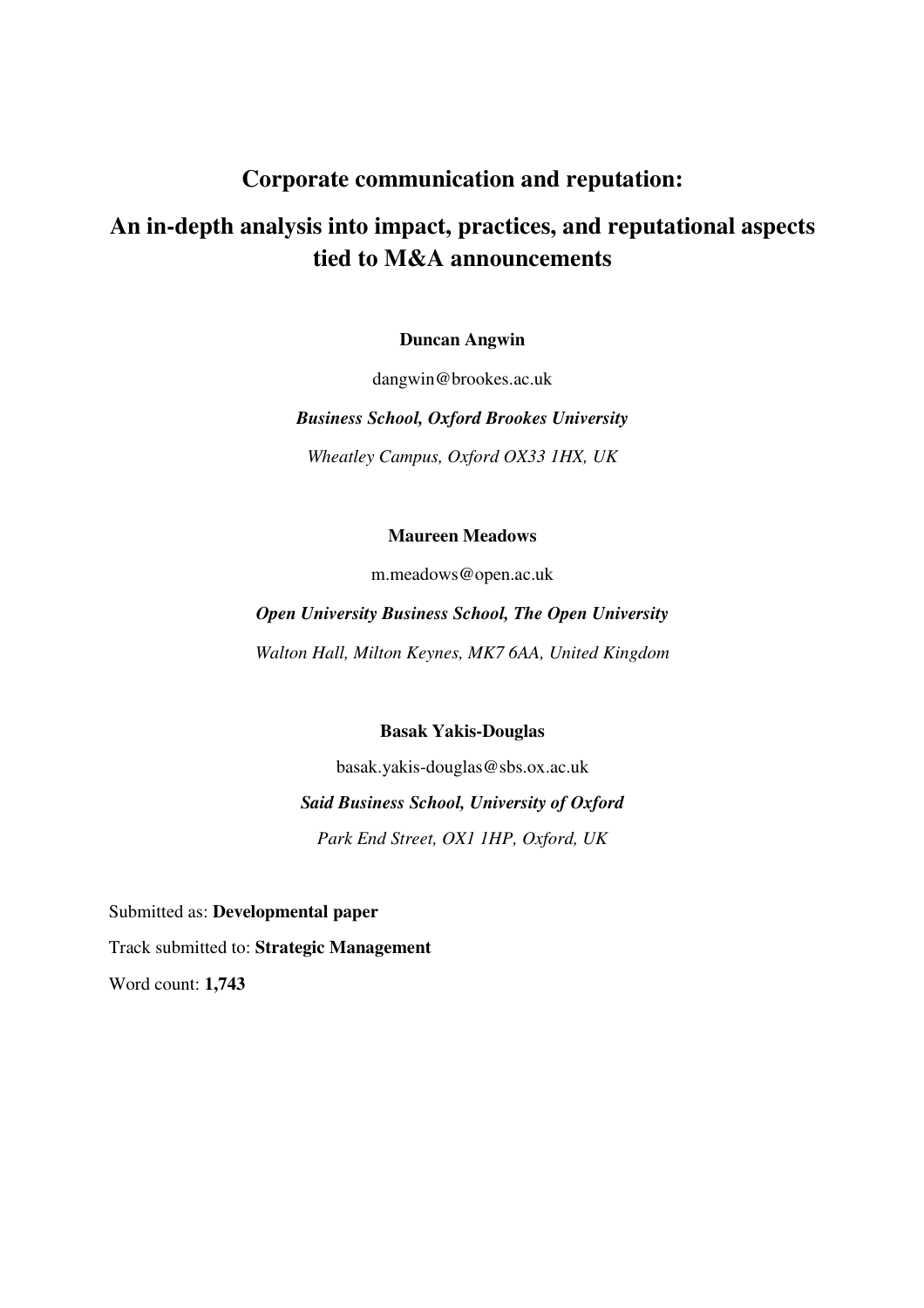# **SUMMARY**

The objective of the research is to observe share price reactions to information announcements during M&A processes. We shall focus upon the London Stock Market as this is the second most active M&A market in the world and a market in which one of the researchers has a great deal of direct experience. In doing so, we propose to uncover i) what types of information make a difference to share prices, ii) the importance of the timing of this information release, and iii) whether there are firm specific and group reputational effects which lend information more or less credibility. This research will provide corporate practitioners with empirical evidence regarding the impact of different corporate communication practices in terms of their content and timing. The research will also be able to answer the extent to which aspects of prior reputation gives weight and credibility to communications, and whether this is a generic quality or more specific to the information being provided, for instance whether being a well run company is sufficient to add credibility or whether specific experience in the issue at hand makes the difference. Finally, with regards to outcomes directed at High Status Reputation Intermediaries, the research will provide insights into whether or not, and to what extent, the involvement of professional advisors makes an impact in lending their reputations to enhance the effectiveness of company messages being communicated to the markets.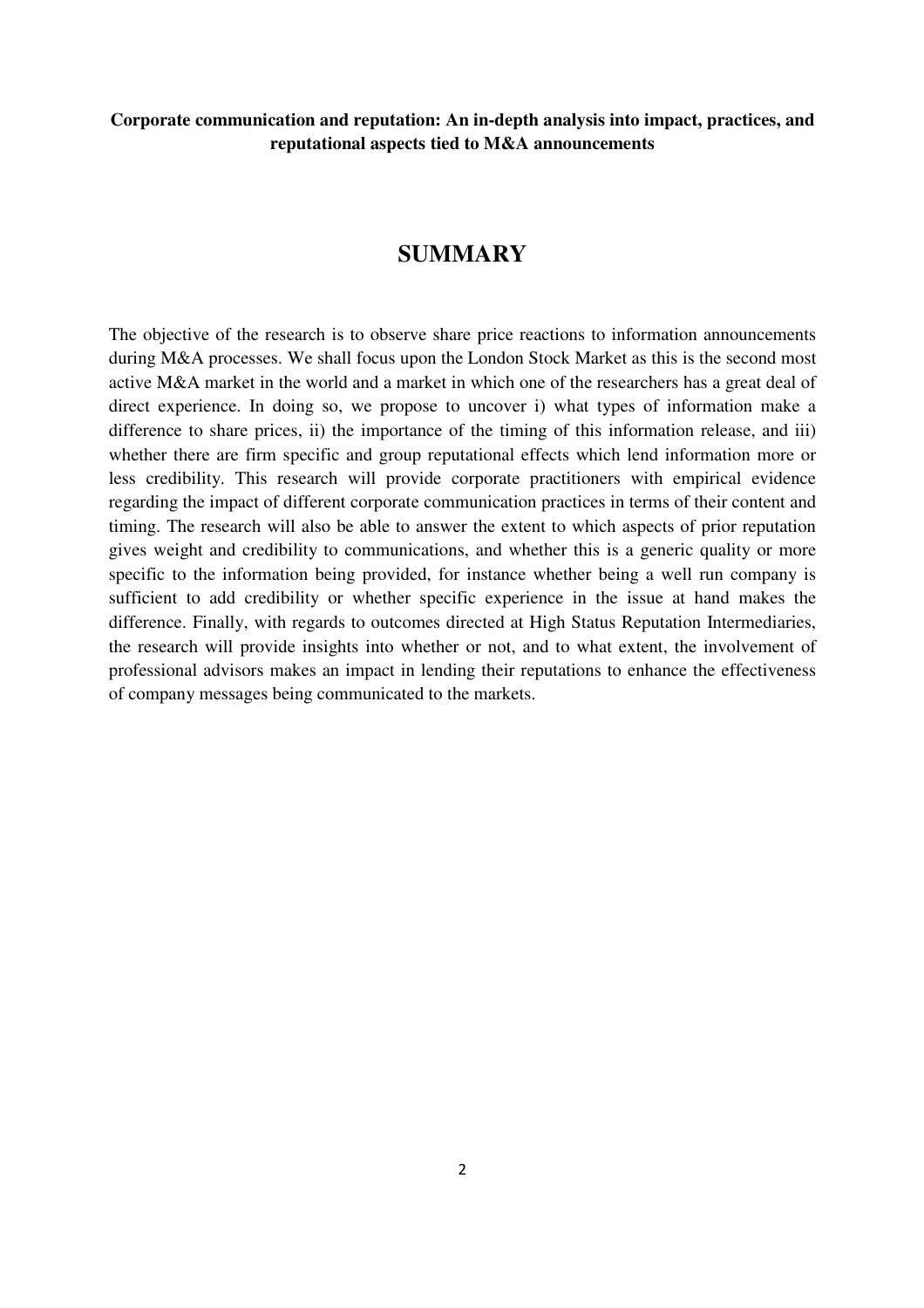#### **Introduction**

Corporate communications are central to corporate reputation. Stock prices are driven more by perceptions than fundamental values (Fombrun, 1990, 1996) and corporate communication practices are key in shaping investors' perceptions. While intangible assets of firms are studied widely in the strategy field, researchers have recently shifted their attention on a more narrow set of intangible assets called "social approval assets" (Pfarrer, Pollock, & Rindova, 2010) which include reputation(s) and celebrity statuses of organizations. Social approval assets derive their value from favorable collective perceptions (Pfarrer et al., 2010). This research proposes that corporate communications help shape collective perceptions and therefore contribute to building and/or sustaining social approval assets within organizations. The underlying assumptions of this research are the following: i) corporate communications can and do influence market prices; ii) different corporate communication practices are associated with different levels of impact on organizational performance; and iii) firm specific and group<sup>1</sup> specific reputation have an observable effect on communications outcomes<sup>2</sup>.

Existing research on corporate communications illustrates that corporate communications can be influential not only in shaping and directing stakeholders' responses (Yakis-Douglas and Whittington, 2010), but also in accumulating high levels of public recognition of the quality of firms' capabilities and outputs (King & Whetten, 2008; Rindova et al., 2005). However, while much of the existing research focuses on the general effects of corporate communication on firm performance, it has given little consideration into *what elements* of corporate communications make a difference to markets.

Rather like the advertising maxim that "50% makes a difference, but we don't know which 50%", corporate communications seem to be in a similar situation with firms not being clear on what really matters. Is it the 'content' which causes markets to react? Or is it some quality of the message itself, such as its believability or trustworthiness, which may reflect a firm's existing reputation? Despite the widespread recognition that certain announcements have the power to move markets (such as issuing a profits warning, changing the CEO), this research draws

<u>.</u>

 $^1$  Group here is taken to mean the cluster of professional advisors engaged in specific deal advice such as lead investment banks and law firms.

 $2$  A recent article (Pfarrer et al., 2010, Academy of Management Journal) presents empirical evidence illustrating that "high reputation" firms experience greater market rewards for positive earnings surprises and smaller market penalties for negative surprises than other firms. While Pfarrer et al.'s findings provide a strong backdrop for our research, we propose to carry out a more sophisticated and in-depth analysis regarding the different types, content, and timing of corporate communications among organizations that are characterised as "high reputation" and those are not.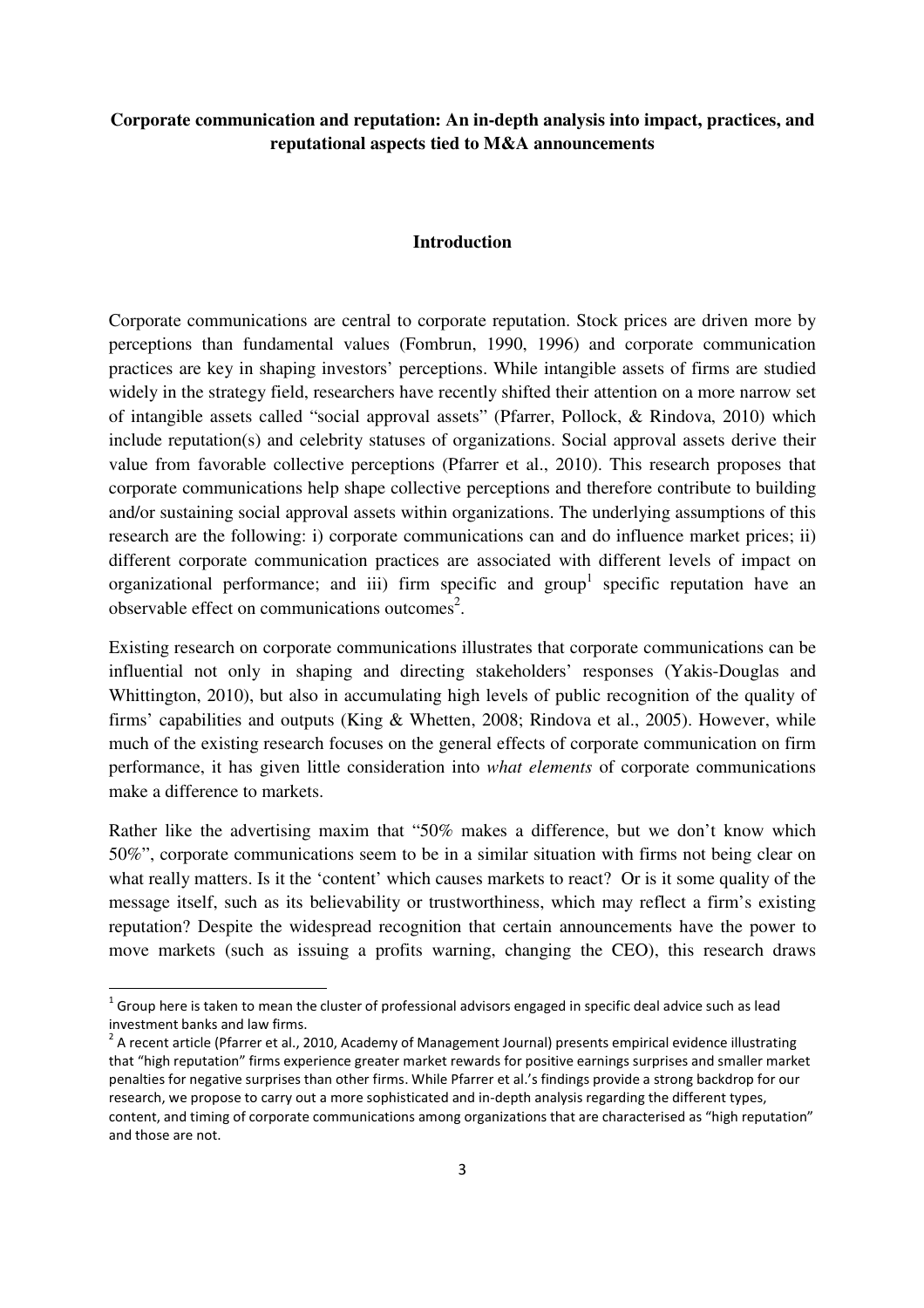attention to the importance of investigating *different types of corporate communications* in influencing markets. *We will therefore examine the extent to which different types of communication content may affect a focal firm's equity market price and assess the extent to which the focal firm's existing reputation may also play a role in how information impacts share prices.* 

One context where specific communication is well known to be of great significance in moving the equity market is mergers and acquisitions. The announcement of a transaction regularly causes stock prices to move significantly, often around 20%-25% for a target company, and this observation is central to a considerable body of finance research which uses the announcement date of a transaction as the basis for performance analysis. Although there is significant attention to identifying appropriate event windows around announcement dates, there is very little discussion indeed about other informational moments in the M&A process. This is partly a reflection of the static cross sectional approach to performance evaluation in the Mergers and Acquisitions literature which privileges one moment in time over others and does not recognize that markets are continuously adjusting to real time changes in available information.

Therefore, the purpose of this research is to uncover **i) what types of information make a difference to share prices, ii) the importance of the timing of this information release, and iii) whether there are firm specific and group reputational effects which lend information more or less credibility.**

#### **Data**

The objective of the research is to observe share price reactions to information announcements during M&A processes. We shall focus upon the London Stock Market as this is the second most active M&A market in the world and a market in which one of the researchers has a great deal of direct experience. We have gained access to Thomson Reuters NewsScope which is a real time deliverer of up-to-the-moment news to markets. Thomson's assertion is that Thomson Reuters NewsScope delivers immediate news which directly affects markets. This is on the basis of news being delivered faster than, or as fast as other sources. This vast data archive details every piece of information released to the financial markets over time and is specific in terms of source, content and timing. For our purposes we are able to track the progressive release of news for any individual merger and acquisition from original rumor through the entire process to post acquisition actions.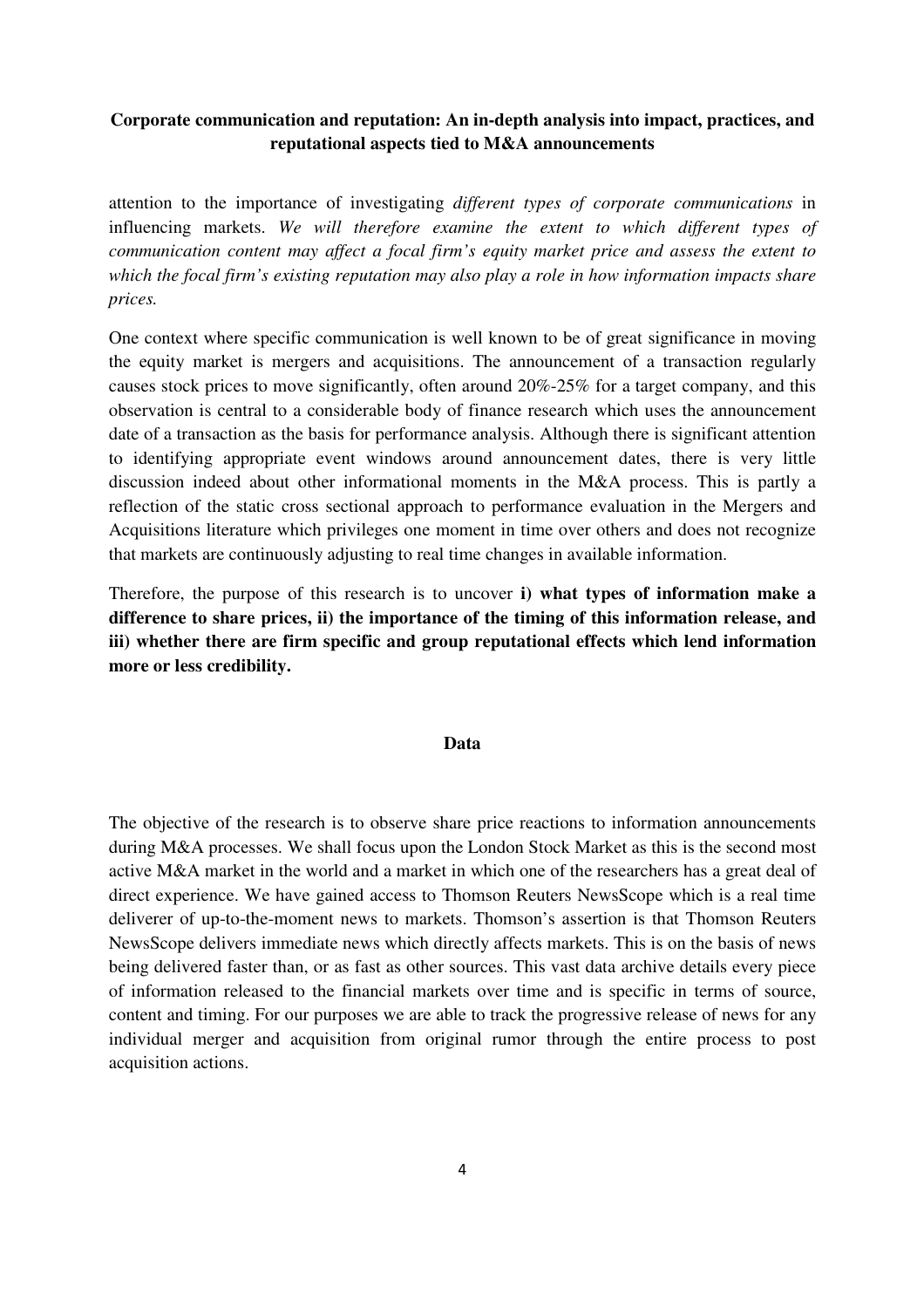#### **Method**

The methodology of this research consists of two parts: cross sectional and longitudinal.

- i) The *cross sectional* analysis will be used to assess the effect of M&A announcement upon share price using an event study methodology. To explore abnormal returns, the analysis will compare a sample of companies making recent M&A announcements across a broad cross section of the market. As share prices react in varying ways to M&A announcements, the variations will be compared with content of the announcement and variables relating to company reputation (including prior M&A experience, use of advisors, financial health, size Fombrun 1996; Ferguson et al. 2000)).
- ii) The *longitudinal* analysis will focus upon a specific sub-set of M&A. These are chosen in order to assess the effects of (a) different M&A strategy types, (b) deal complexity, (c) overseas acquirers, (d) firm specific characteristics. Information release will be matched against real time share price movements, from a source such as DataStream, using time series analysis. This will enable conclusions to be drawn about how different information types, their 'quality' and timing link with market movements. Through this method conclusions may be drawn about the role information plays in affecting stock markets in the M&A process. It will also enable company communication releases to be contextualised in terms of their ability to make a difference to share prices in comparison to other non-company sourced information being released.

#### **Outcomes**

#### **Contributions to M&A and Strategy literature**

The M&A literature has long observed significant variation in performance based upon share price movements around announcement dates. The first part of the analysis outlined above would answer questions about the importance of information content at the time of announcement and the role of the reputational characteristics of the firm, including the use of advisors, which may affect share price movement.

Whilst the M&A literature observes that communications do make a difference within the firm (Schweiger and deNisi 1991, Ellis et al., 2009), and very recent attention has begun to be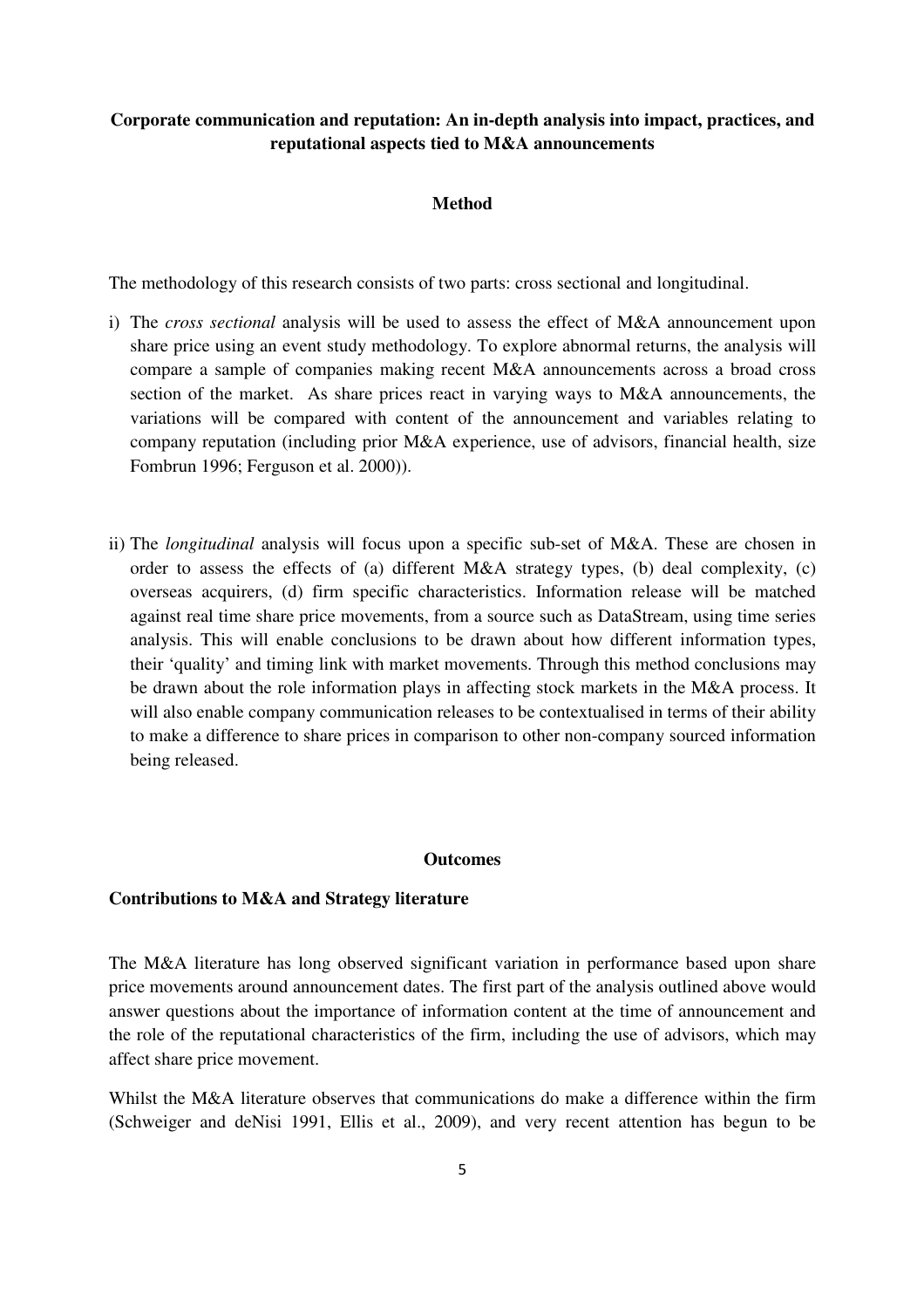directed at discourses of M&A in the media (Cummings and Riad, 2007; Vaara, 2007), little empirical work has been directed at the external role of communications throughout the process and its effect upon share price movement. The longitudinal analysis will be able to show which types of information make a difference and at what points during the process. It will show the differential impact of financial, strategic, marketing, operational, and HR related information and the role of prior firm and group reputation in affecting the effectiveness of communication. This may help to inform the role of intangible resources, both firm specific and collective, in assisting corporate strategies (Deephouse 2000).

#### **Contributions to Corporate Reputation literature**

In terms contributions to the literature on corporate reputation, this research follows the recent turn in reputation towards treating reputation as an asset that is influenced and protected not only through enacted strategies of the firm, but also through the deliberate management of communications, rhetoric, and discourse (Rindova et al., SO, 2007).

Also, by contributing to the understanding of how favourable collective perceptions can be built and sustained through different forms of corporate communication, this research adds to the reputation literature by following the growing interest in the subclass of intangible assets referred to as "social approval assets" (Pfarrer, Pollock, and Rindova, AMJ, 2010).

Furthermore, by analyzing the impact and content of different types of corporate communications longitudinally and in-depth, this research contributes to the Center's objective of "developing an understanding on how firms invest, store, and expend reputational capital". It is therefore in line with the Center's research agenda regarding "returns to reputation".

Finally, the current research also fits two of the "five themes of reputation" within the CCR agenda. The in-depth analysis into the content of corporate communications uncovers good versus bad practices that are likely to be of interest for, and reflective of the practices of High Status Reputation Intermediaries. The longitudinal research focusing on the impact of M&A announcements supports the idea that the power of reputation lies in its signaling effect.

#### **Practice-related outcomes**

This research will provide corporate practitioners with empirical evidence regarding the impact of different corporate communication practices in terms of their content and timing. In doing so, our research is aimed at shedding light into understanding the impact of different types of